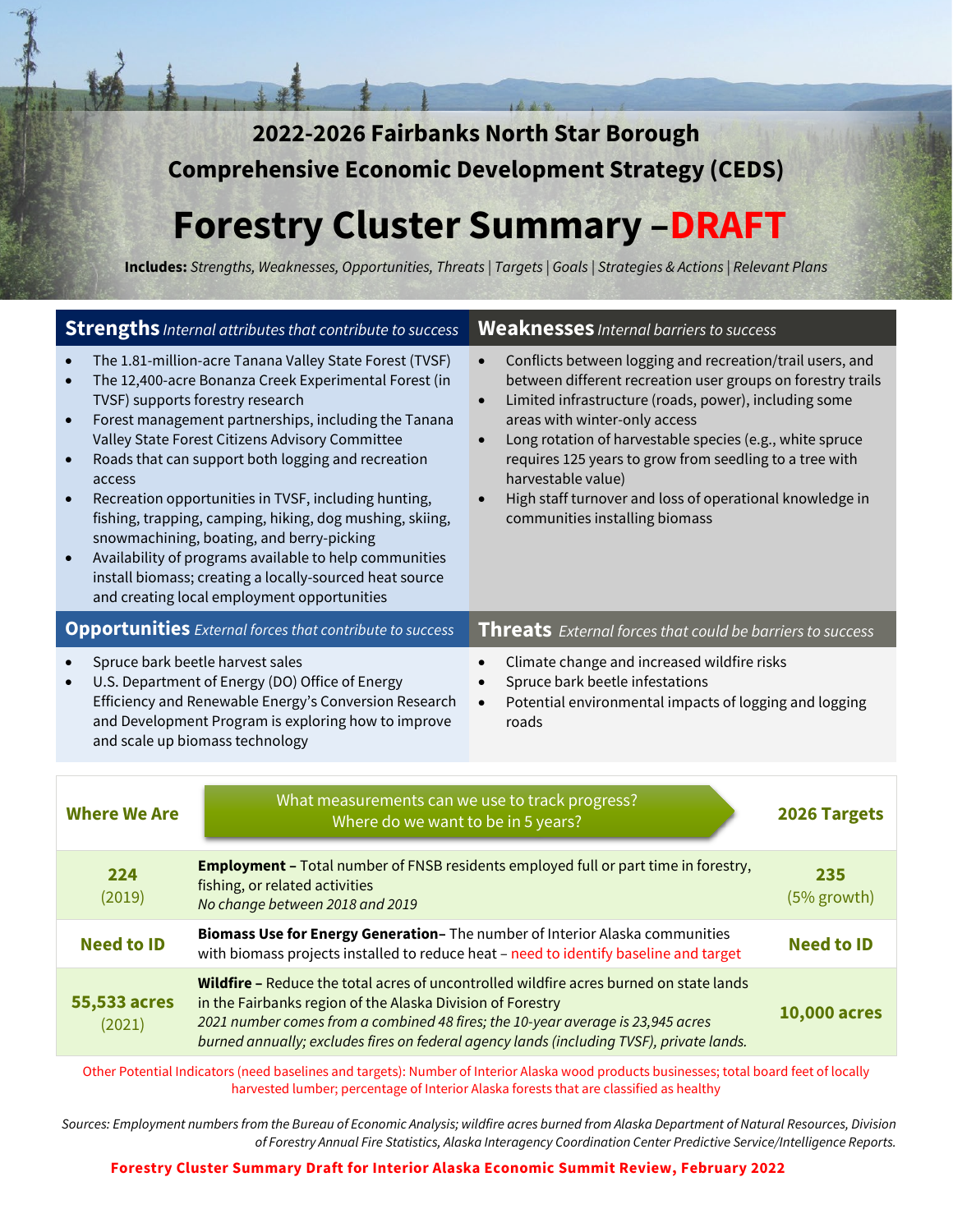#### **Forestry Cluster Summary Draft for Interior Alaska Economic Summit Review, February 2022**

#### **Forestry Goals** *– long term improvements and changes we want to see in five years or more*



1. Interior Alaska forests are healthy, vibrant, and sustainably managed to support a productive balance of commercial, recreational, and personal activities.

| <b>Strategies &amp; Actions</b> - the activities we will implement over the next 5 years to accomplish goals & targets<br><b>Lead</b><br>and who will lead them |                                                                                                                                                                                                                                                                                                                                                                                                                                                                                                                                                                                                                                    |  |  |  |
|-----------------------------------------------------------------------------------------------------------------------------------------------------------------|------------------------------------------------------------------------------------------------------------------------------------------------------------------------------------------------------------------------------------------------------------------------------------------------------------------------------------------------------------------------------------------------------------------------------------------------------------------------------------------------------------------------------------------------------------------------------------------------------------------------------------|--|--|--|
|                                                                                                                                                                 | 1. Collaborative Management - Forestry stakeholders collaborate on management decisions. (Goal 1)<br>Ensure that forest management activities are not excluded from the array of permitted uses<br>$a_{\cdot}$<br>within FNSB boundaries, including state forests.<br>b. Encourage collaboration between user groups, including involving recreation user groups<br>when planning logging access roads.<br>c. Support continuation of existing partnerships including the Tanana Valley State Forest<br><b>Citizens Advisory Committee.</b><br>d. Update and implement the Tanana Valley State Forest Management Plan.             |  |  |  |
|                                                                                                                                                                 | 2. Biomass - Manage local forests to maximize productivity of local biomass for heating and<br>construction materials and to reduce threats from wildfires. (Goal 1)<br>Encourage Interior Alaska communities to explore wood-fired heat by conducting pre-<br>a.<br>feasibility studies, with support from the Alaska Wood Energy Development Task Group.<br>Support communities with wood-fired heating systems with ongoing training and<br>b.<br>professional development for operators.<br>Proactively identify areas with high wildfire risk and support strategic fuel removal. Including<br>$\mathsf{C}$ .<br>beetle kill. |  |  |  |
|                                                                                                                                                                 | 3. Local Products - Develop and promote local wood products (e.g., furniture manufacturing and forest<br>products). (Goal 1)<br>a. Create an updated version of the 2007 publication, "New Growth: Prospectus for Forest<br>Products Industry of Interior Alaska," a document summarizing the region's timber potential<br>and sale details for potential investors.<br>b. Create a Buy Local wood program.                                                                                                                                                                                                                        |  |  |  |

#### **Other Relevant Resources**

- **Map of the Tanana Valley State Forest**. Alaska Department of Natural Resources Division of Forestry. December 2021[. View here.](http://forestry.alaska.gov/Assets/pdfs/stateforests/Tanana%20Valley%20State%20Forest%20map%20Dec%202021.pdf)
- 2020 Forest Action Plan. Alaska Department of Natural Resources Division of Forestry. December 2020. [View here.](http://forestry.alaska.gov/2020ForestActionPlan.htm)
- **New Growth Prospectus for the Forest Products Industry of Interior Alaska**. State of Alaska. March 2007[. View here.](https://www.yumpu.com/en/document/read/8546463/new-growth-fairbanks-economic-development-corporation)
- **Tanana Valley State Forest Management Plan Revision.** Alaska Department of Natural Resources Division of Forestry. Current plan updated in 2001; update in progress. [View here.](http://forestry.alaska.gov/TVSFrevision)
- **Alaska Timber Jobs Task Force Report (2012) and Status Update (2018)**. Alaska Department of Natural Resources Division of Forestry. [View here.](http://forestry.alaska.gov/aktimber_jobs_taskforce.htm)

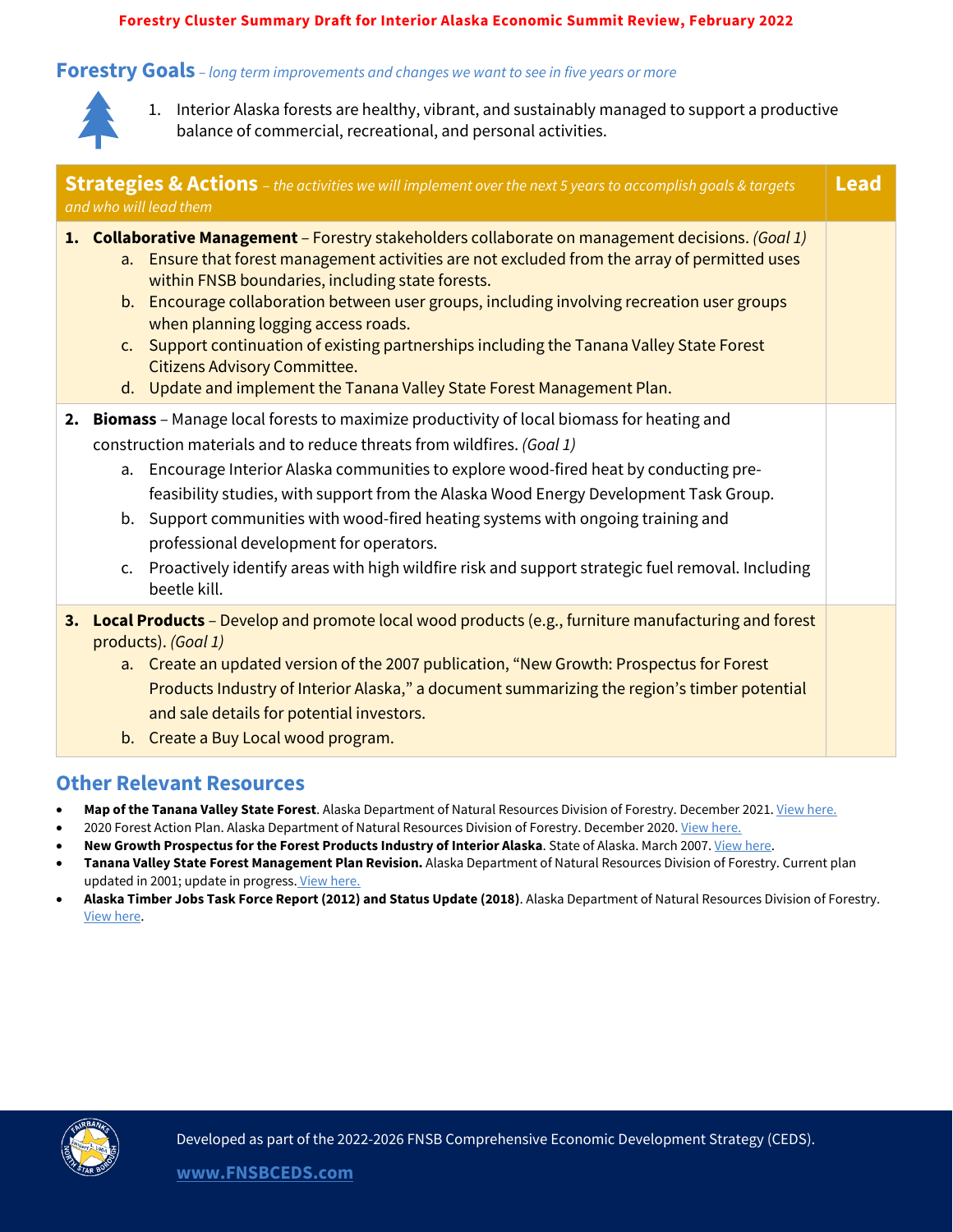# **Interior Alaska Economic Summit, February 22-23, 2022**

# **Forestry Breakout: Discussion Summary (02-22-22)**

To view results from the other sessions, visi[t https://fnsbceds.com/](https://fnsbceds.com/) (results will be posted by March 11<sup>th</sup>)

This document compiles feedback and notes from the breakout session. The other tools that were used to guide the discussion include:

- An economic cluster/influencer one-pager that identified a preliminary SWOT analysis, goals, strategies, actions, and measures of success
- A worksheet identifying a proposed economic vision statement and guiding questions for each of the activities. The guiding questions have been copied into this document for reference. The feedback on the economic vision statement was compiled separately and will be released by March  $11^{th}$ .

| <b>First</b> | Last        | <b>Affiliation</b>                         | <b>Email</b>                |
|--------------|-------------|--------------------------------------------|-----------------------------|
| Callen       | Christensen | Chaga Co-operative                         | theislandhydro@gmail.com    |
| Crystal      | Tidwell     | IUOE 302, Labor Union                      | Ctidwell@iuoe302.org        |
| Joshua       | Knicely     | (self)                                     | knicely_joshua@yahoo.com    |
| Kelly        | May         | The Chaga Cooperative LLC                  | theislandhydro@gmail.com    |
| Kristan      | Kelly       | Fairbanks North Star Borough               | Kristan.Kelly@fnsb.gov      |
| Renee        | Linton      | Fairbanks Economic Development Corporation | rlinton@investfairbanks.com |
| Terry        | Chapin      | University of Alaska Fairbanks             | terry.chapin@alaska.edu     |

#### **Participants** (alphabetical by first name, based on sign in sheet)

Facilitated by Patrick Cotter, RESPEC

RSVPs: 16 participants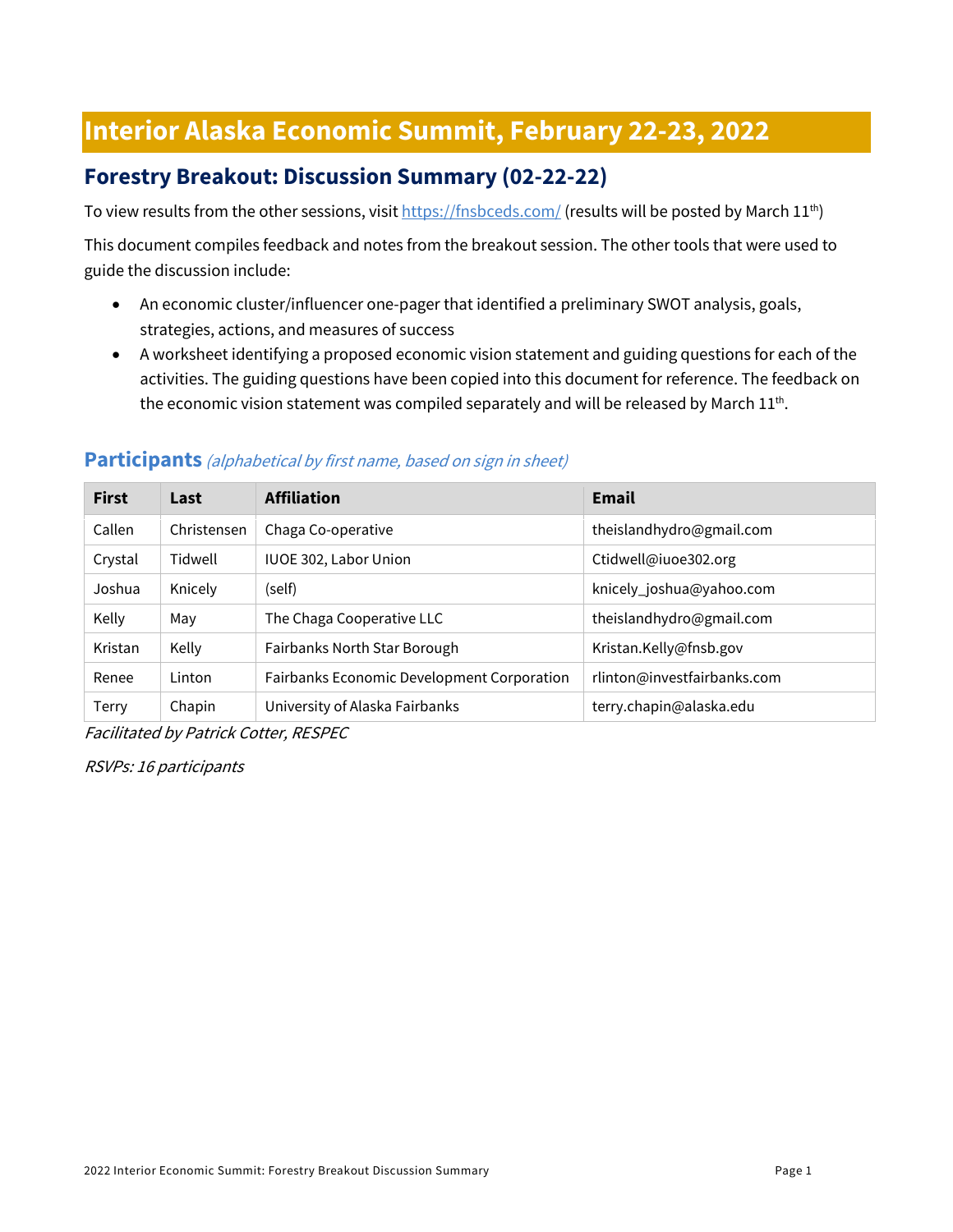# **Feedback on the Strengths, Weaknesses, Opportunities, and Threats (SWOT) Analysis**

#### **Guiding Questions:**

- 1. What did we get right?
- 2. What's missing?
- 3. What would you change?
- 

4. What's the most important item in each quadrant?

#### **Discussion Notes:**

#### Color Key: Blue = proposed revision **|** red = proposed deletion **|** green = proposed addition

| <b>Strengths</b>                                                                                                                                                                                                                                                                                                                                                                                                                                                                                                            | <b>Weaknesses</b>                                                                                                                                                                                                                                                                               |  |
|-----------------------------------------------------------------------------------------------------------------------------------------------------------------------------------------------------------------------------------------------------------------------------------------------------------------------------------------------------------------------------------------------------------------------------------------------------------------------------------------------------------------------------|-------------------------------------------------------------------------------------------------------------------------------------------------------------------------------------------------------------------------------------------------------------------------------------------------|--|
| Add: language for economic opportunities<br>Add: Include traditional knowledge in forestry<br>Add: Highlight public involvement<br>Add: Fungal pharmacological diversity<br>Add: Greatest recreation opportunities<br>Add: White spruce makes high-quality paper                                                                                                                                                                                                                                                            | • Add: Lack saw mill operators<br>Add: Need cheaper energy to produce lumber locally<br>Add: Soil is getting thinner<br>Add: We import most lumber from Seattle<br>Revise: Replace "trails" with "roads in first bullet<br>$\bullet$<br>Delete: Limited infrastructure is not a weakness        |  |
| <b>Opportunities</b>                                                                                                                                                                                                                                                                                                                                                                                                                                                                                                        | <b>Threats</b>                                                                                                                                                                                                                                                                                  |  |
| • Add: Proactive management to combat landscape-<br>level change<br>• Add: Need more job opportunities<br>Add: Food forest<br>• Add: Community saw mill<br>Add: Connect people that want to build homes to saw<br>mills<br>• Add: Education/training programs for saw mill<br>operators<br>Add: Use local lumber locally<br>Add: Directory of saw mills for the community<br>Add: Incentivize the banks to loan to locally built<br>homes<br>• Revise: Change "spruce bark beetle" to "salvage<br>timber from disturbances" | • Add: Can't create own home and gain land<br>Add: Invasive species aside from spruce beetle<br>Add: Lack of sustainable logging practices that preserve old<br>growth<br>Add: Include impacts on animals and insects<br>Delete: Remove perception of "impacts of logging and<br>logging roads" |  |

## **Goals, Strategies, Actions Discussion Questions**

#### **Guiding Questions:**

- 1. What did we get right?
- 2. What would you change?
- 3. What's missing?
- 4. Who will lead each of the strategies? What do you see as you/your organization's role?
- 5. Which of the strategies is most important for us to focus on over the next year?

#### **Discussion Notes:**

- Goals
	- Add: Preserving and protecting natural beauty for future generations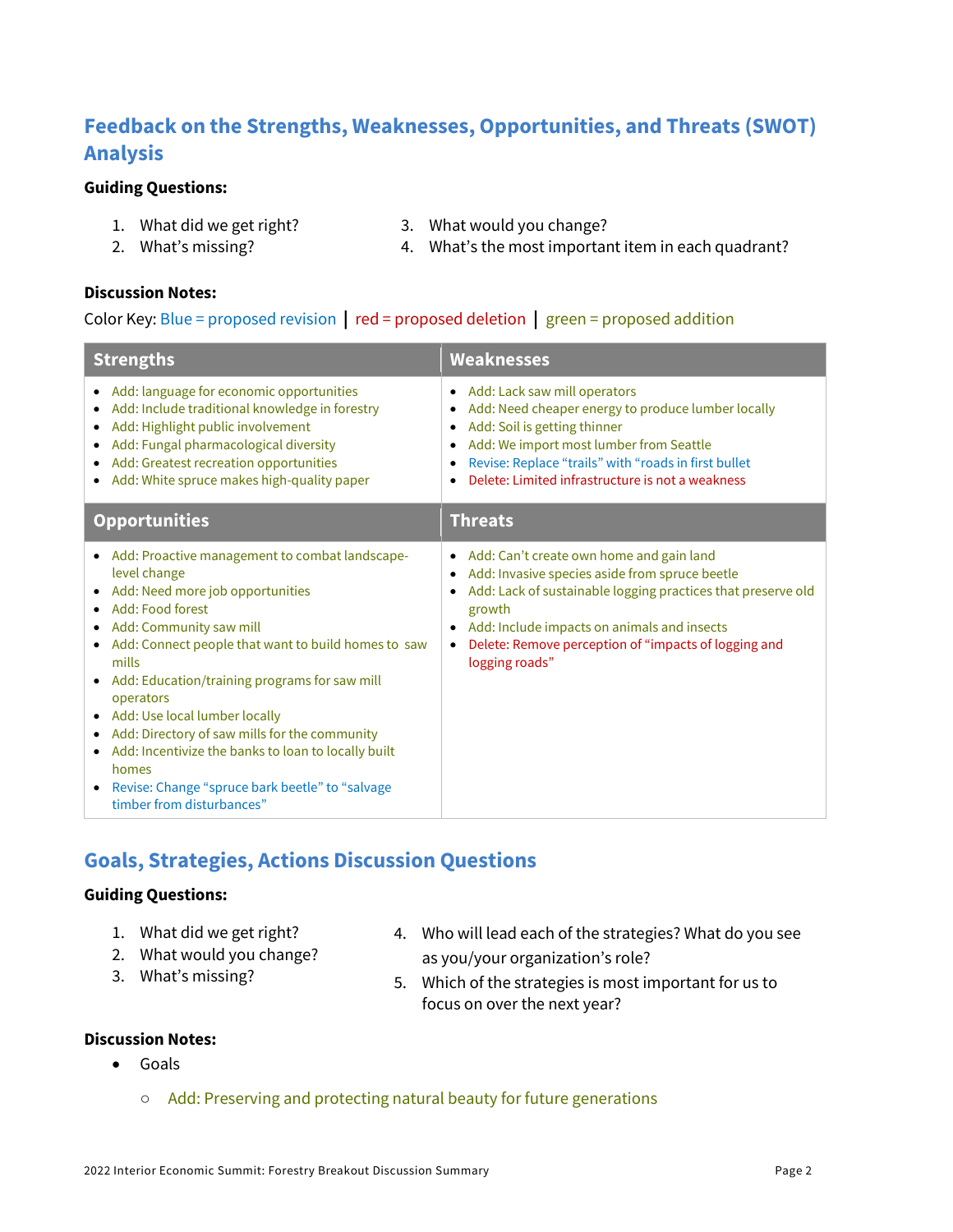- Strategy 1: Collaborative Management
	- Add: Support communication with the public.
	- Add: Stand up a citizen advisory committee
	- Add: Create new management tools for collective management
	- Add: Coordinate management of fire risk
	- Add: Add traditional ecological knowledge education opportunities
	- Add: Need to keep unburned mass down
	- Add: Educate tourists on leaving the land better than you found it
	- Add: Add preservation
	- Delete: The Tanana Valley State Forest Management Plan is already being updated
- Strategy 2: Biomass
	- Add: Increase forestry education in Tok and Galena
	- Add: Increase biomass education and awareness
	- Add: Identify areas of maximum benefit and least impact
	- Add: Update the FNSB Community Wildlife Protection Program
	- Add: Self-reporting of wood usage
	- Add: Number of homes that use fire food and biomass as primary heat source
	- Add: Look at wood cutting permit sales
	- Revise: Thinning doesn't work
- Strategy 3: Local Products
	- Add: Develop a grading system administrated by Cold Climate Housing Research
	- Add: Implement a subsidy for buying local wood
	- Add: Increase food forests and commercial research
	- Add: Access to roads lowers energy costs
	- Add: Create housing kits for a cheap housing option using local wood
	- Add: Develop a mushroom forest
	- Add: Develop a Made in Alaska stamp
	- Add: Add education
- Other (could go in other chapters)
	- Add: fourth strategy: Cultural Uses of Forest
	- Add: Develop a regional fire risk rating system to put individual years into perspective
	- Revise: Need to stress that we will preserve the natural beauty of our forests.